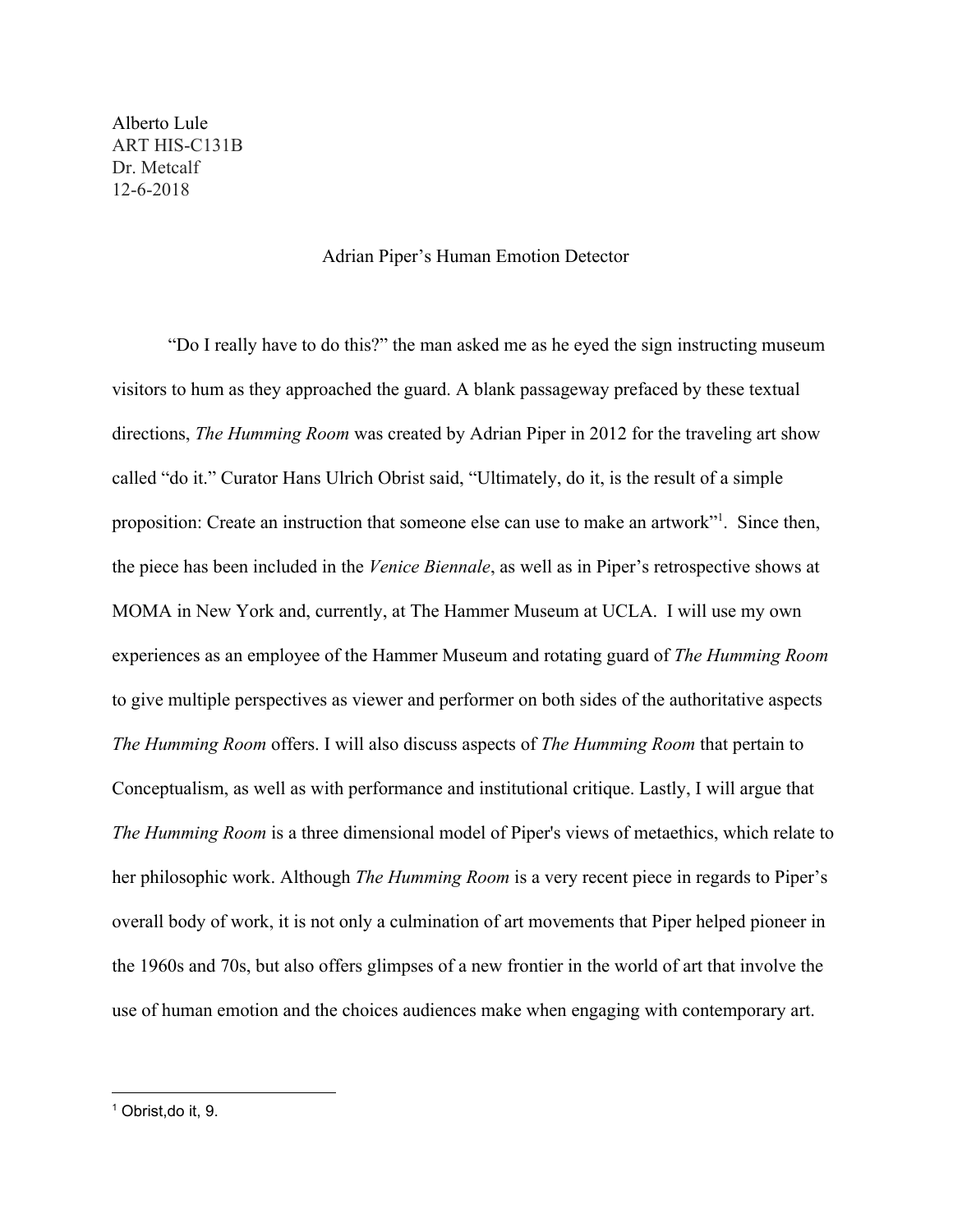The Humming Room is found about 3 quarters of the way through Adrian Piper's Retrospective Show: Concepts and Intuitions, at the Hammer Museum, the piece is also a type of passway towards the final gallery space of the show. I understand that at MoMA in New York the piece is an actual room with one entrance/exit. At the Hammer, the piece, in my opinion, is a cube within a cube (the gallery itself), with two openings. One might even say that it can be mistaken for a small hallway if not for the signs at entrance and exit. Visually, the piece offers very little to the eyes: White cube with entrance and exit, 3 signs, two of them at entrance and exit that state "Begin Humming as You Approach the Guard." The third sign above the entrance states "To Enter The Room You Must Hum A Tune Any Tune Will Do." The only other visual aspect The Humming Room offers is the museum guard placed at the entrance, who is in fact an element of the piece and, apart from popular belief, not a robot or invisible, but an actual living person with thoughts and feelings.

Using the visual aspects alone I do see a connection with The Humming Room and Minimalism, one of the art movements Piper became involved with early in her career. Although there is two openings for entrance and exit, the piece is aesthetically still a white hollow cube. Once inside The Humming Room, all there is for you to see is white, blank walls. There is also a connection to Minimalism regarding what Thomas Fried had to say about "literalist" artwork: "one is, after all, always surrounded by things. But the things that are literalists works of art must somehow confront the beholder-they must, one might almost say, be placed not just in his space but in his way."<sup>2</sup> The way I see it, The Humming Room needs for us, the viewers, to understand and accept that it is "The Humming Room" for it to exist, and in this sense, The Humming Room

<sup>2</sup> Fried, Art and Objecthood, 127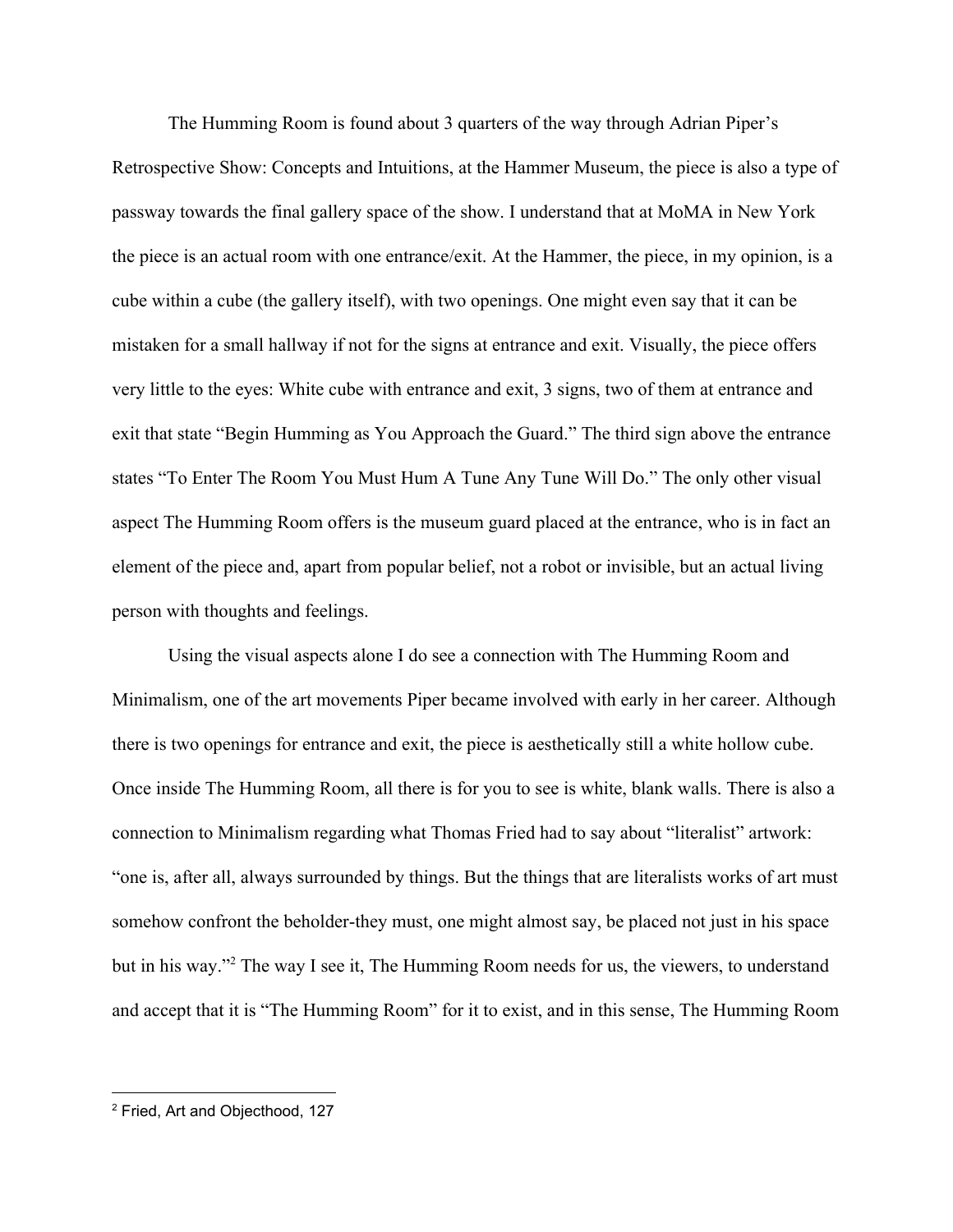is a classic example of Minimalism, at least in Thomas Friends description of the movement. Without our acceptance, The Humming Room is just a naked room or hallway.

Apart from the plain white walls and 90 degree angles, the rest of the visual aspects of The Humming Room lead us into Conceptualism. It is the idea of what The Humming Room is and what it offers that is more important than how it looks. Also, The Humming Room is the result of a set of instructions, or a simple plan, as explained by Obrist. I believe the main idea or objective of The Humming Room is to get the museum visitor to participate in an act of self expression. According to Adrian Piper's long time friend and well known Conceptual artist, Sol Lewitt: "It doesn't really matter if the viewer understands the concepts of the artist by seeing the art. Once out of his hand the artist has no control over the way a viewer will perceive the work. Different people will understand the same thing in a different way"<sup>3</sup>. This statement is true regarding what The Humming Room offers. Once the viewer accepts and understands The Humming Room as a work of art, the viewer is almost forced into using their mind to process what sort of art this is? At this point Piper has lost control of the viewer's understanding and perception of what type of art the piece is. What Piper does control and offer to the museum visitors in this piece is choices, choices that also make The Humming Room a space for performance art.

There is 3 possible choices that are offered when you engage with The Humming Room. I am not too sure if you can officially call choice an actual performance, but it is this choice that leads up to a performance upon entering the room. As a current guard at the Hammer, I have observed all three choices that are possible when a visitor comes near the piece. Only two of the

<sup>3</sup> Lewitt,Paragraphs on Conceptual Art, 14.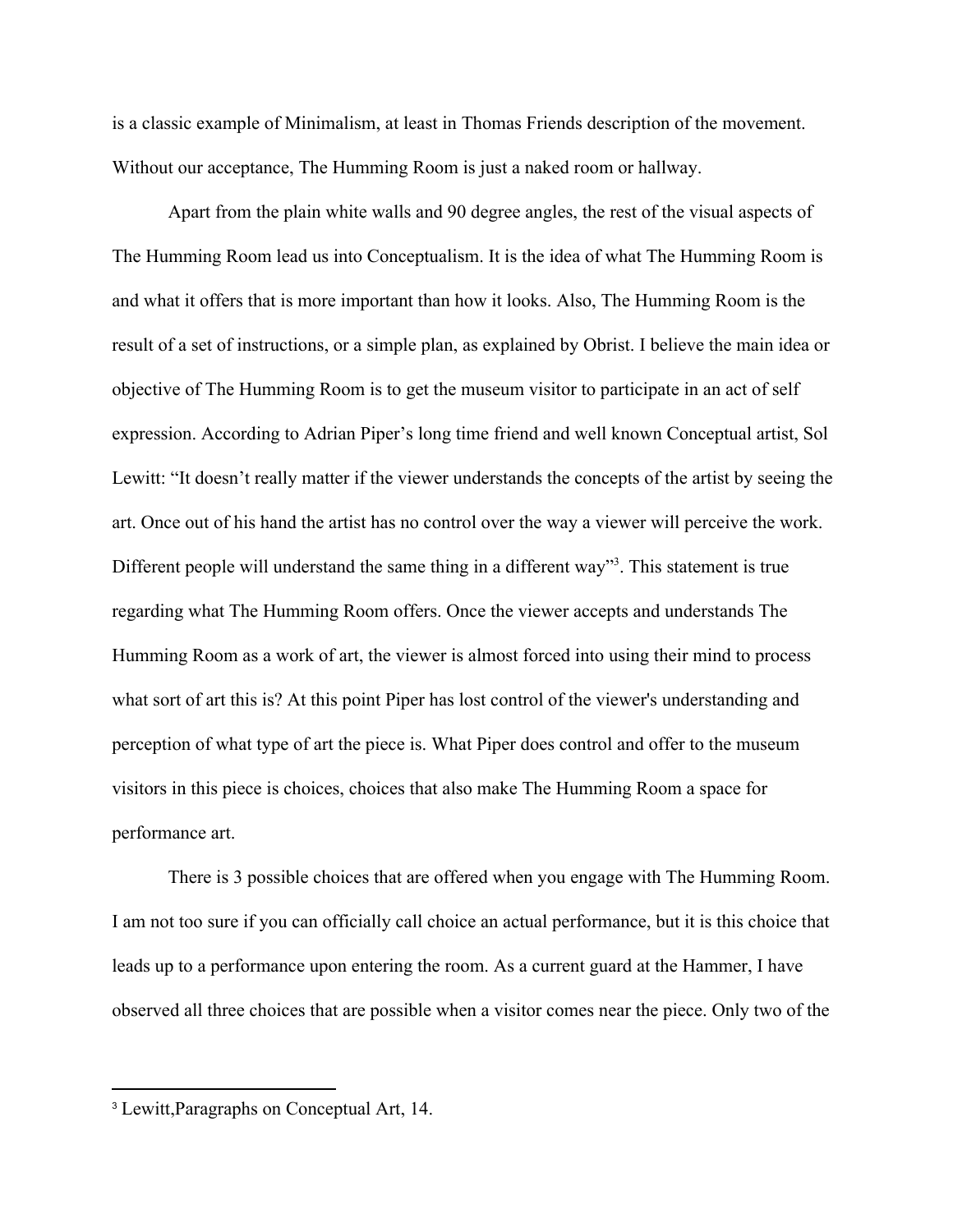choices lead to a performance. I believe the performance takes place within the cube so the first choice has no performance. This first choice is deciding not to hum and not enter The Humming Room. I have seen a good amount of people turn around and exit out the front of the show just because could not, for whatever reason, hum. One of the students in my advanced drawing class this quarter explained her decision to not hum to me: "It was too embarrassing! There was too many people! I couldn't do it! I walked all the way back to the front entrance of the show and walked out! Later on I went back and I noticed a group of people going in together and I slipped in with them." The act of choosing not to do it falls into another aspect of The Humming Room that I get into later.

The second choice is to follow all instructions. One exemplary visitor began this journey first by observing the signs, and then looking at me for a couple seconds. She then walked over to another piece, in my opinion contemplating what she just observed. She then approached the entrance and myself and began humming. As instructed by my supervisors, I began to hum back. Now we are both humming together and the coolest thing happens, her eyes light up as she forms the cheesiest smile I have ever seen! And as she heads towards the exit of The Humming Room she looks back to me, never losing eye contact, and hums all the way out of The Humming Room! This, in my opinion, was a two-person performance.

Sometimes, they don't look back at me, but do smile the whole way. That's the one thing almost all the visitors have in common is that they all smile once they get to humming. It's the ones who decided not to enter or enter and not hum that never smile. This is the function of the space in The Humming Room: to provide a space for a small moment of self expression that leads to a small moment of happiness. Whether its performed by a single person or more, the act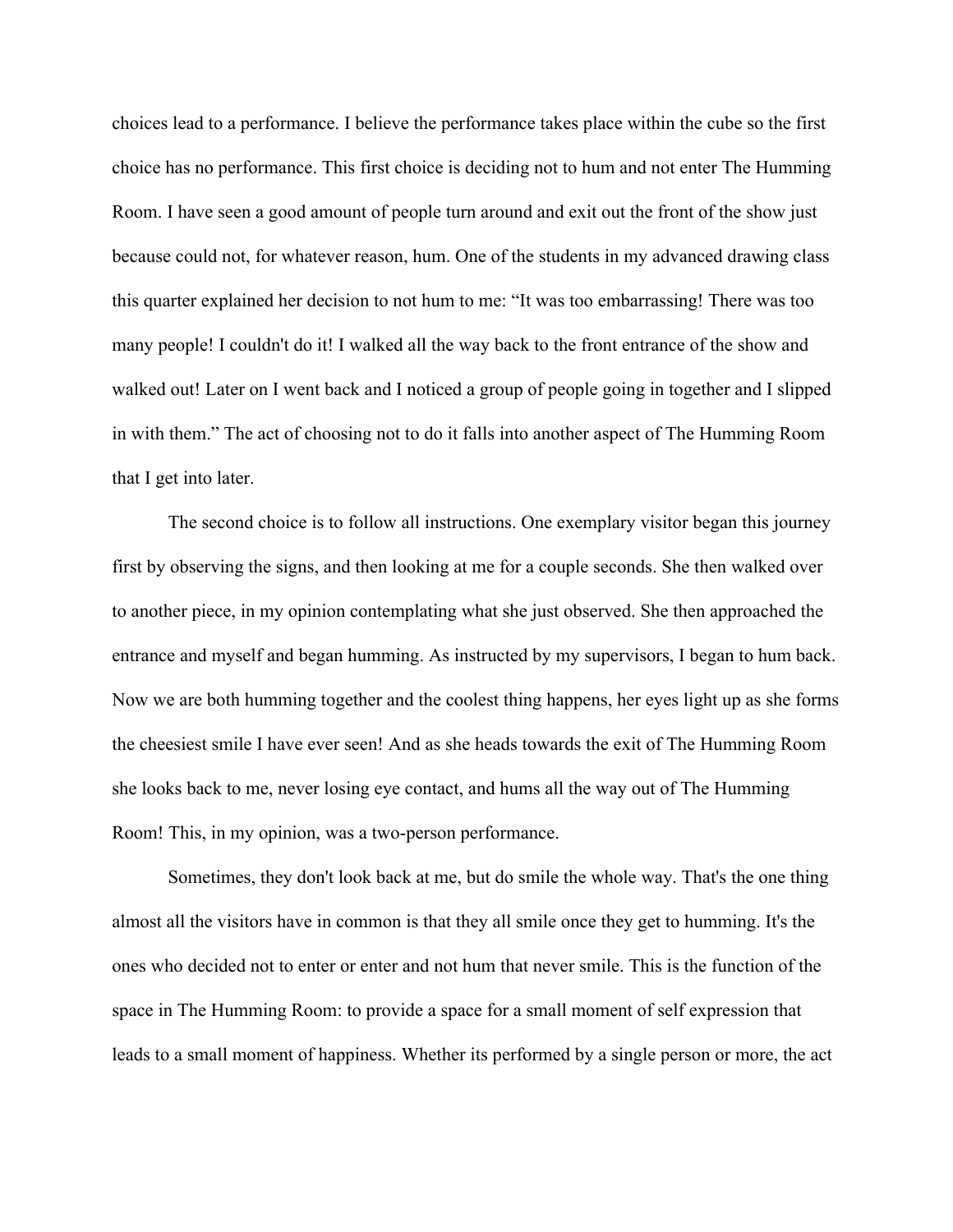of humming in The Humming Room almost always leads to smiles. As the guard, seeing people smile and visibly satisfied that they made this choice makes me want to try to get as many people that approach the room to enter while humming.

The guards are instructed to encourage the visitors to hum if they appear like they are on the fence about it or ask if they really have to do this to enter. The official instruction is to encourage humming as much as possible, but we cannot get physical and we cannot officially impede or block visitor's movements, i.e. if they continue walking without humming we cannot get in there way, we must allow them to pass. This actually happens quite often. Some visitors will absolutely not hum. An example of common conversations regarding this:

Visitor: "do I really have to hum to go through?"

Me: "The artist encourages you to hum a little tune in The Humming Room as you proceed to the next gallery."

Visitor: "I don't want to do this, I just want to pass through."

Me: "Go on through, enjoy your visit at the Hammer museum."

Another encounter went like this:

Visitor: "Hey do people actually do this shit?"

Me: "The artist encourages you to hum a little tune in The Humming room as you proceed to the next gallery."

Visitory: "Fucken Stupid"

At this point he bypasses me and looks back at me in defiance. I couldn't help but feel like the bad language and defiant gaze was personal. This situation was rare, but it does exemplify another aspect of the humming room from another art movement.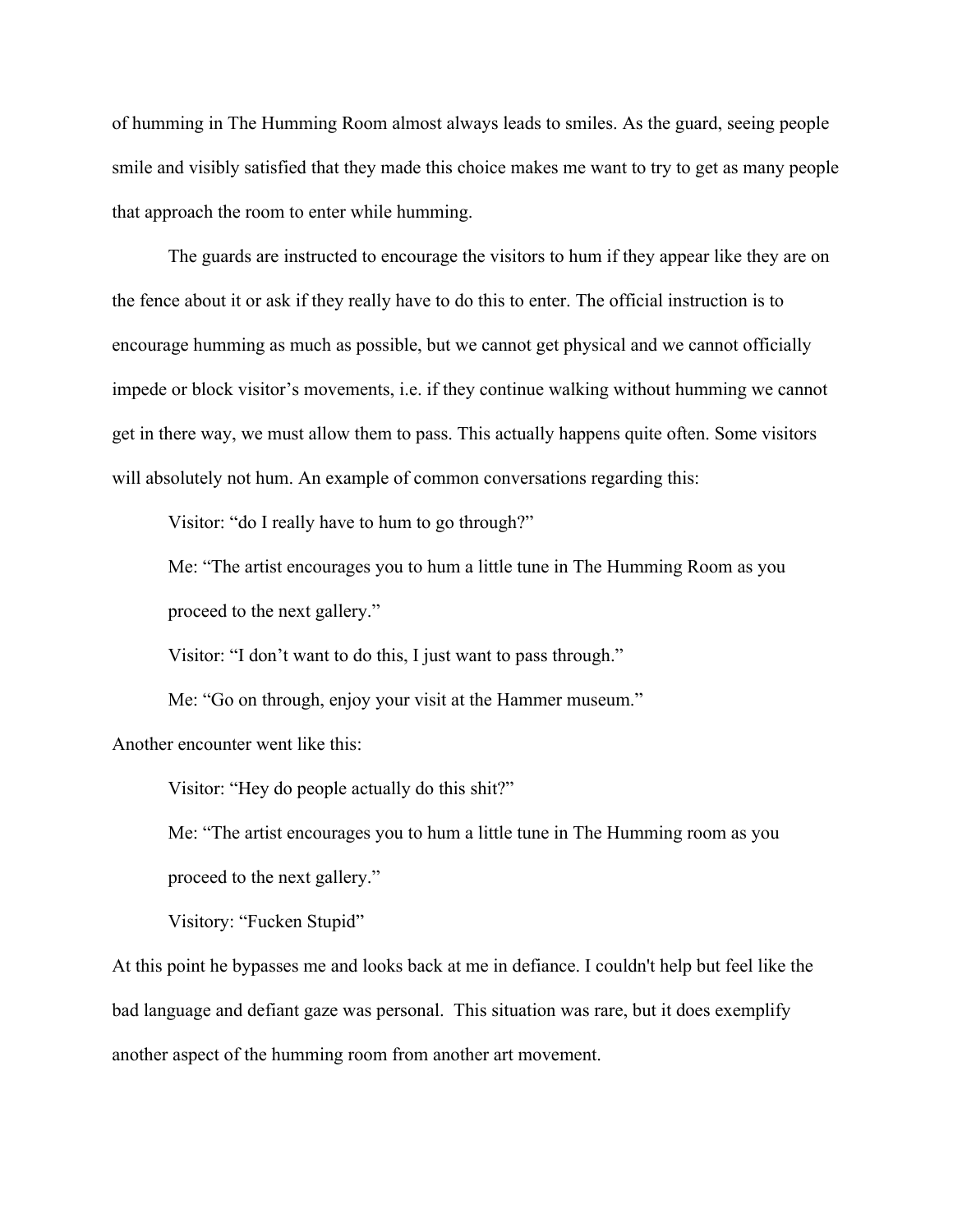Institutional Critique may be the main thing the artist was thinking of when creating the piece. In the MoMA Catalogue, Piper adds about institutional critique "I think The Humming Room can be viewed as an alternative path into that exploration, by poking gentle fun at institutional authority rather than despairing over its corruptions."<sup>4</sup> She goes on to explain that: "When I was growing up, I knew a lot of African-American artists who worked as museum guards. Sol (Lewitt) worked as a museum guard at one point. I hope whoever guards The Humming Room at MoMA will get a kick out of making people hum a tune in order to get through the show."<sup>5</sup> As a guard who has great fun in watching people torment themselves over the decision to hum or not, I do agree that the majority of the security and guards are minorities. This brings to mind the institutional critiques of Fred Wilson. There is a story that goes like this: For one of his art tours, Wilson actually showed up dressed as a museum guard, and it was no surprise to him that not one single person on the tour recognized him! This proved his point that guards at museums are invisible. In making us (the guards) visible, and allowing us to engage with the visitors in a way much different way from being a figure of "silly authority," Piper manages to show us, the minority guards, a little love, while at the same time using a part of the institutional framework (the guards and the illusionistic authority they represent) to critique the power above the guards, who in almost every fine art institution is comprised of all white, all male, supervisors and curators. The author of the essay in the MoMA catalogue, Christophe Cherix says it all : "And we, the curators of the exhibition, are ultimately the "silly authority" in charge of the project. Curators are invested with expertise, with control, but both are meaningless if not in service of artists and their work."<sup>6</sup>

<sup>4</sup> Piper, A Synthesis of Intuitions, 21.

<sup>5</sup> Pipe, A Synthesis of Intuitions, 27.

<sup>6</sup> Cherix, A Synthesis of Intuitions, 28.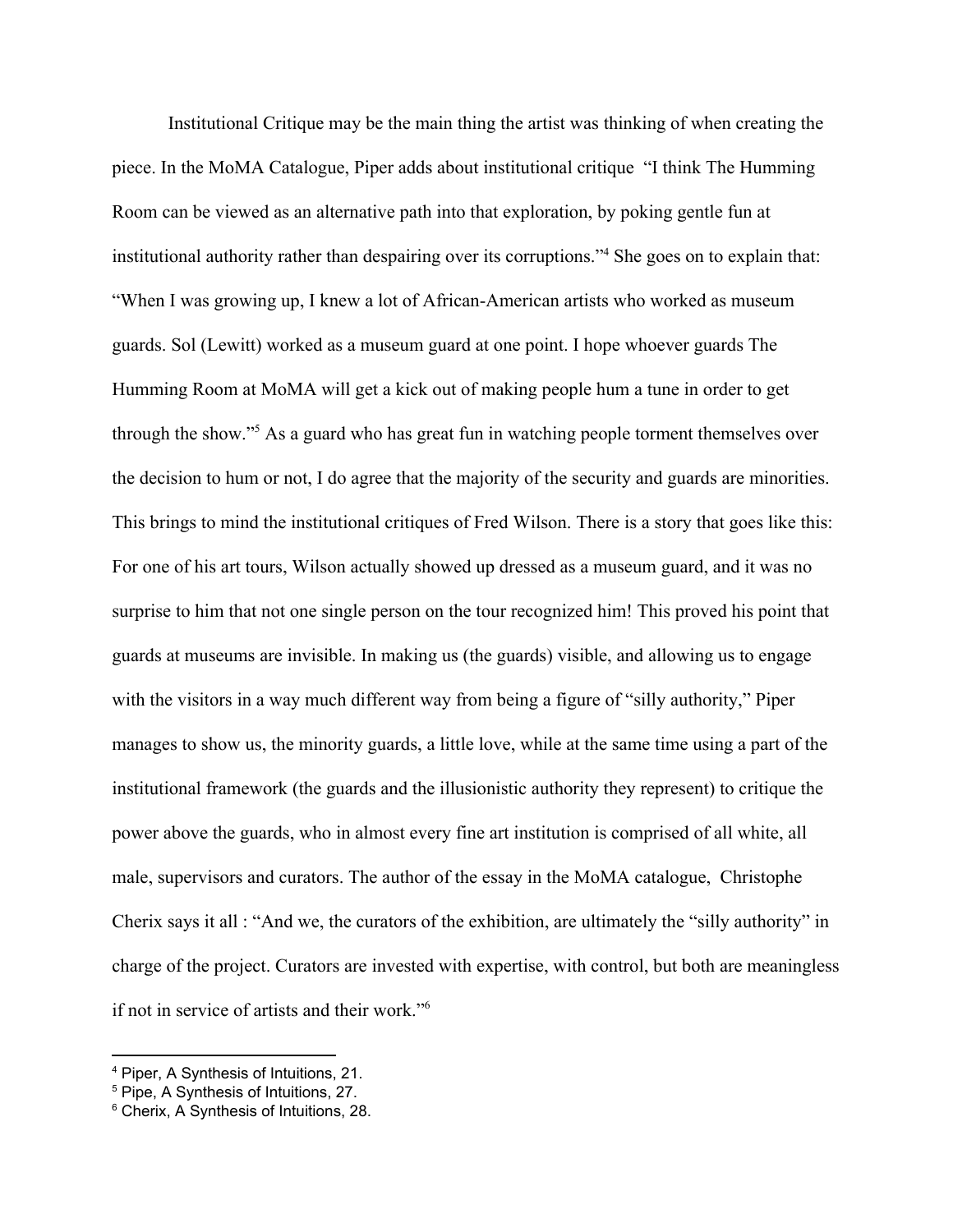It is at this stage in culmination of art movements that The Humming Room moves into frontiers of artistic aspects that deal with the subject of participatory human emotion. To be extremely simple about it, The Humming Room is a detector of human embarrassment, vulnerability, intimacy, feelings about authority, and an overall detection of "good" and "bad" people.

Embarrassment is probably the most common human emotion that I have observed as a guard of the humming room. It is as equally prominent in young and old, boy or girl, does not matter. One time, a family of four was at the show. Father, mother, daughter, and son. A nice looking family. As they all approached The Humming Room, I greet them with my common: "welcome to the humming room…" The entire family then takes a step back and get into a type of huddle(family meeting). After some giggling and head nodding, and some head shaking, I notice the father and daughter walk up together, both look at me, and both begin to hum together as they walk in. When they notice I am humming back, the daughter, who is about 6 or 7 years old, giggles some more! It was a glorious moment in art history.

I then turn back to the next pair, and realize they are not moving! They stood there, mother and son, and waited for father and daughter to come back! When father and daughter come back, father turns to me and says, "hey man, they're not going to do it, can we pass through to the exit." As all four pass through The Humming Room together the daughter looks back at me one last time and hums some more. I have to admit I was a little disappointed that mother and son would be so embarrassed to not perform with me! But that is the way of The Humming Room, detecting some of our most vulnerable human emotions.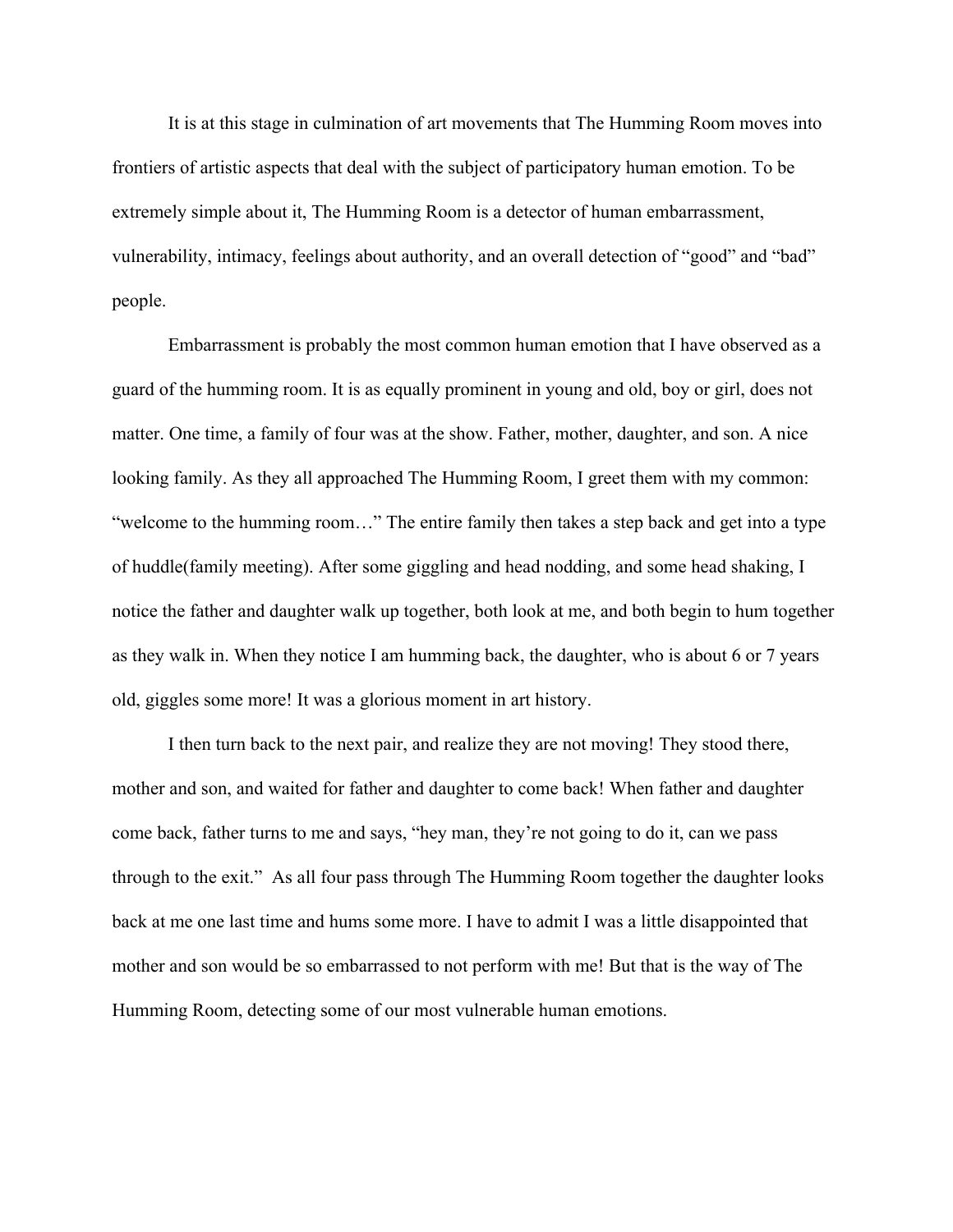What visitors do not fully realize is that in following the instructions there is a reward to be had. By humming a little tune, you open up the opportunity to freely express yourself, overcoming the initial embarrassment, even if just for a couple small moments, and allowing these moments of intimacy between absolute strangers. I believe that this is where you find new aspects of art in general that can be expanded on, but it is the visitor who must make that choice. Piper is the one who creates the entrance, but we as an audience must take that bold step forward. That is a very discomforting notion. Imagine you visit a museum to see some art and you end up facing your fear of public embarrassment? There is a level of courage that must be reached to take that step. I have seen people from all walks of life make that step effortlessly, with smiles on their face, just as often as people who shrink at the idea, and run away in fear of public shame. I have never encountered a work of art that was more about me and my choices than what the artists had to say, and that, in my opinion, is a new frontier of contemporary art.

As a detector of "good" and "bad" people, what I mean is that we get this notion about society that if we follow the rules, we are "good" people, and if we break these rules in society, we can be looked at as "bad." As a person who has been formerly incarcerated, I broke plenty of rules, and paid the usual price, which in my opinion usually goes double for minorities. Although my deep opinions about what good and bad people are in society are, like Piper says, "jaded," I do see the rewards of following the rules to The Humming Room. It's what the piece offers for following those rules that is different from what society offers, and the reason why it is art and the street is the street. Imagine if you were rewarded with artistic expression every time you didn't run a stop sign? Society would be full of Picassos!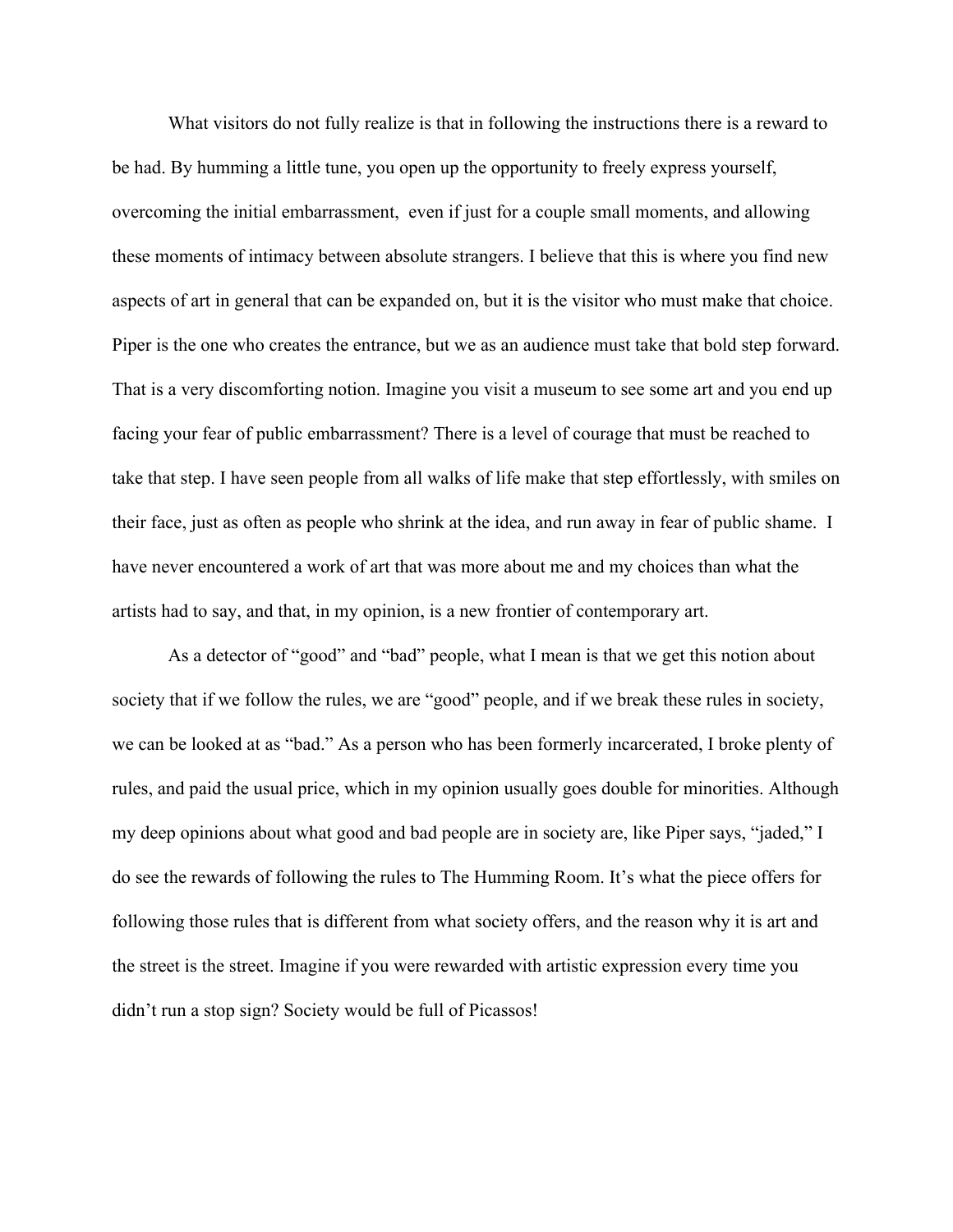I have discussed aspects of The Humming Room that pertain to Conceptualism, as well as with performance and institutional critique, but I believe The Humming Room is more than that. Piper seems to use these art movements only as a way to culminate in a new way in creating contemporary art. The artist is infusing the participation of human emotion into the artwork in a way that I believe has never been done before. The 3-dimensional model of Piper's views on choices and authority seem to relate to her being a master philosopher, but since she is nowhere to be found while inside The Humming Room, whatever she intended is out of her hands once we, the audience make the choice to enter. To perceive all this from what could also be just a plain white hallway in a museum, shows not just the genius of Adrian Piper, but also her compassion, hope, and encouragement for a more artistically inclined society. If you need a simple way to quickly let out some artistic expression, meet me in The Humming Room.